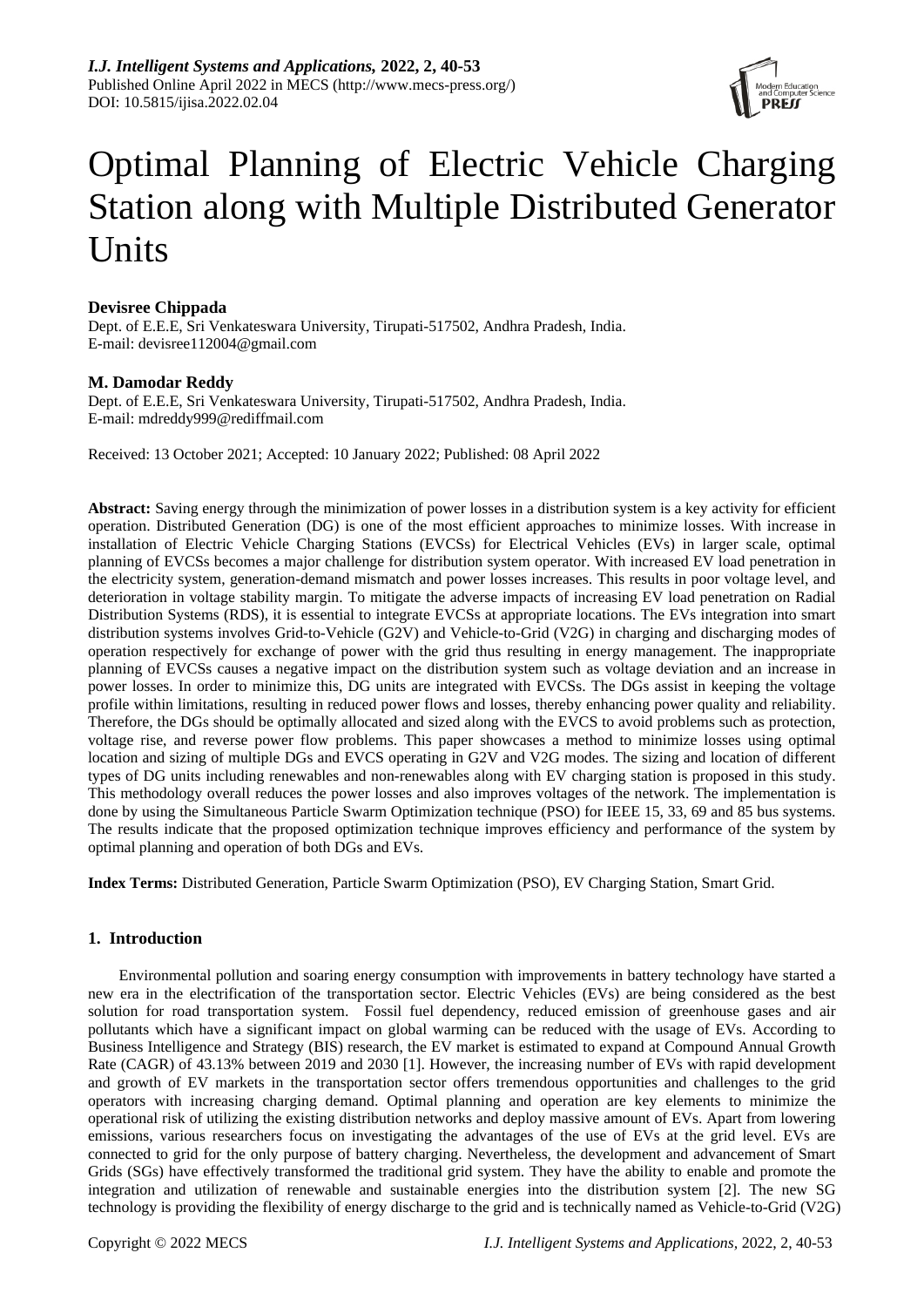demand. EVs are considered as load when there is enough amount of active power and considered as power suppliers when there is lack of active power. With this facility, voltage fluctuations are suppressed and reserve supply is provided. The construction of Electric Vehicle Charging Stations (EVCSs) puts additional stress on the power network because the high charging rates of fast EVCS would degrade the distribution network's operational parameters. Massive installation of EVs will impact the aging infrastructure, power losses, aid voltage and harmonic distortions when penetrated for charging into the distribution network. In order to reduce adverse effects of EVs, proper site selection of EVCS is necessary. Distribution System Operators (DSOs) should carefully consider EV charging stations to prevent overburdening the network and to maximize operational flexibility. Hence to increase the penetration of EVs and to reduce impact of EVCSs on operational components of the distribution system like current, voltage and losses, Distributed Generation (DG) units are integrated.

Distributed generation is the need of the day of meeting the required demand from customers. DG has an immense effect on relieving the burden on distribution system which is embedded into it by using modular technology. It is in fact a small-scale power generator which experienced lot of developments in the past 10 to 15 years. It is essential to determine the proper capacity and position of DG sources in distribution networks in order to reap the full benefits of their potential [4]. The deployment of DG is one of the best strategies for reducing losses arising from the large development of EVs. Integration of EVCS with DG units helps to mitigate the charging effects of EVs. In order to prevent voltage increase, higher losses, reverse power flow problems, and to provide protection, the DGs need to be optimally allocated and sized along with EVCS. Optimal placement of DG and EVCS in the network is an important aspect to maximize the efficiency and to get maximum benefits with the placement of EVCS. The exploitation of future EVs capability is considered to be one of the possible solutions to promote the incorporation of renewable energies into energy systems.

The ultimate objective is therefore to ensure the optimum location and sizing of renewable and non-renewable DGs with EVCS by using an optimization strategy that minimizes total losses while sustaining the reliability and stability of the power system. The following are the primary contributions of this study, given in a step-by-step manner:

- Finding the optimal location of EVCS with objective function of loss reduction and voltage improvement.
- Simultaneously placing DGs and EVCS at best locations with proper sizing while EVCS acting as load by considering the system constraints to reduce losses.
- Similarly, simultaneously placing and sizing of DGs and EVCS at best locations while EVCS in V2G mode by considering the system constraints to reduce losses further.

# **2. Relevant Background**

Many studies have been conducted on the optimal placement and sizing of EVCS. Md. Mainul islam et al [5] presented a detailed study on various methods used to improve the placement and sizing problems of EVCS. Mondeep Mazumder and Sanjoy Debbarma [6] provided a detailed study on the viability of incorporating EVs into the existing distribution system, taking into account slow and fast charging. The study considered and compared both G2V (Grid-to-Vehicle) and V2G (Vehicle-to-Grid) technologies. Sanchari Deb et al [7] have been carried out research on the effect of the EVCS loads on voltage stability, power losses, reliability and economic losses. Yuttana Kongjeen and Krischonme Bhumkittipich [8] based on voltage-dependent control; they proposed the impact of EVs integrated into a power distribution system. This study showed the static voltage stability using the new load flow methodology. Galiveeti Hemakumar Reddy et al [9] analyzed the impact of EV connection on system reliability and proposed an energy index EENC for deciding the EVCS location and preventing from not charging due to the distribution system failures. Kang Miao Tan et al [10] reviewed the framework, advantages and constraints of V2G and outlined the major optimization techniques with multiple constraints. Mingsheng Zhang [11] proposed a model with minimized investment and charging cost for charging station placement. Priyanka Shinde, K.Shanti Swarup [12] analyzed the effect of EVCS load connected on the grid and proposed that optimization of reactive power of EVs can be used to increase the voltage profile in the system. M. Bagheri Tookanlou et al [13] designed a scheduling scheme that relies primarily on ensuring the incentives of both V2G and G2V operators. Xiangwu Yan et al [14] presented a multi-objective model for calculating the losses and investment costs using hierarchic genetic algorithm. Recently several heuristic optimization techniques have been used to solve the EVCS placement problems along with DGs. Hassan Fathabadi [15] analyzed different effects of EVs and PHEVs (Plug-in Hybrid EVs) with V2G connection capability and renewable energy sources used as DGs on a power distribution network. Leila Bagherzadeh [16] addresses a multi-objective optimization problem to ensure the optimal grid operating schedule, with EVs and DGs in the smart grid. The distribution approaches Beta and Weibull were used to resolve renewable resources uncertainties in the model. To solve the optimization problem, Cuckoo bird Optimization Algorithm was used. Mahnaz Moradijoz [17] implemented simultaneous placement of DGs and parking lots in the test system. Results show a significant reduction of losses with presence of DG units and parking lots. The results of the simulation show that changes to the charge rate and the numbers of EVs on the parking lot cause changes to the optimal location of the charging station and the DG. Zhipeng Liu [18] developed a model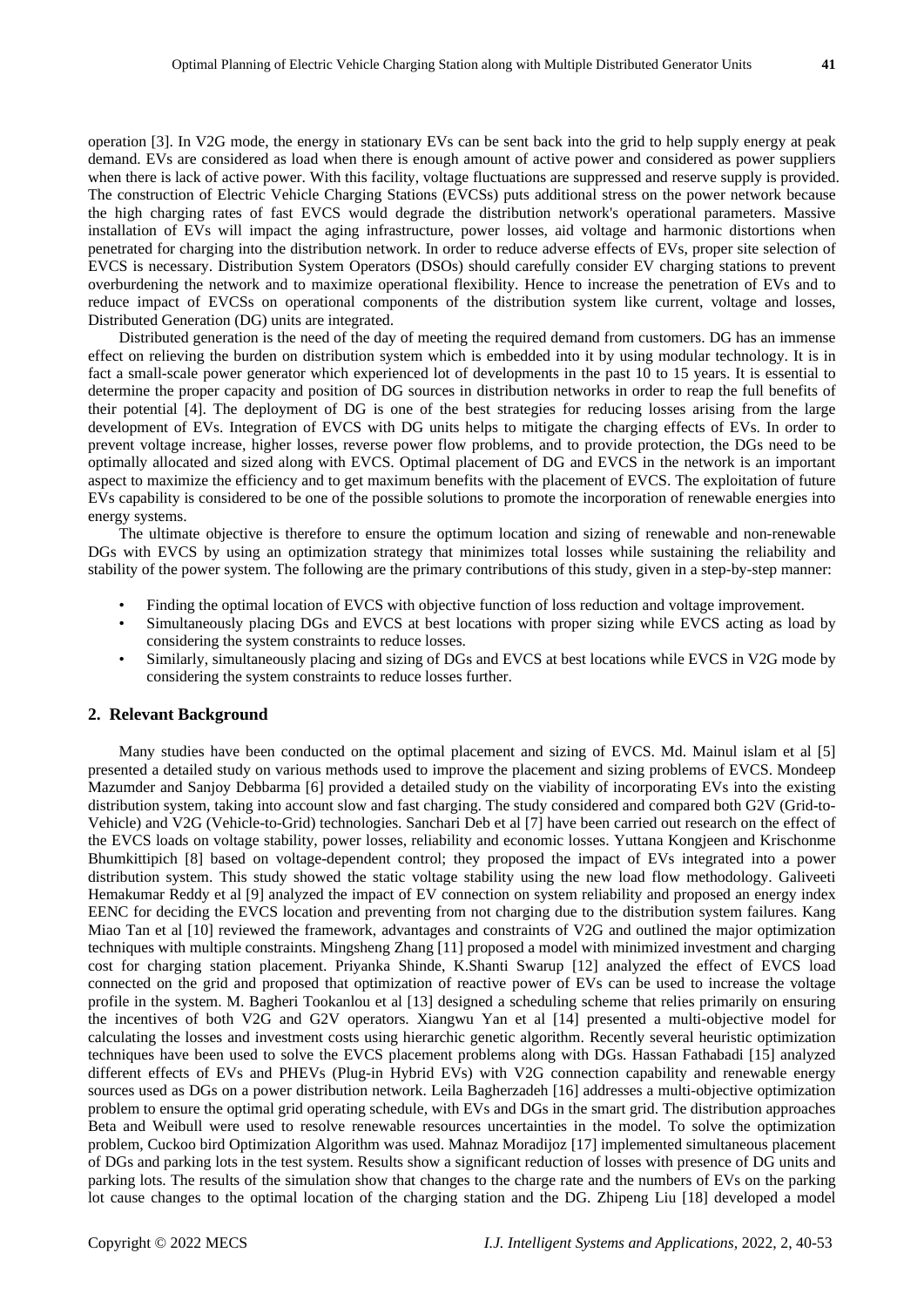mathematically for the optimal sizing of EVCS with the minimization of total cost related with planning of EVCS as the objective function.

In light of the above works, this paper presents an effective method to minimize losses through optimal location and sizing of multiple types of DGs and optimal location of EVCS when operating as load in Grid-to-Vehicle (G2V) mode and DG itself when operating in Vehicle-to-Grid (V2G) mode, which overall reduces the power losses of the network. The optimization is performed using Simultaneous Particle Swarm Optimization (PSO) method. In the framework for power flow calculation, EV is considered as a static load and the EV charging with respect to time is not considered under balanced load conditions. By maintaining the initial size of the DG, the optimal location of EVCS load in both G2V and V2G modes in the system improves efficiency. Thus, this approach (allocation of DG and EV load) is indeed very beneficial for power utilities, which can reduce power losses by determining the appropriate locations for DG and EVCS. Four realistic frameworks are tested for effect i.e. 15, 33, 69 and 85 Bus IEEE RDS.

# **3. Method**

In this paper, Simultaneous PSO methodology has been developed for optimal placement and sizing of DGs and EVCS in smart distribution systems. EVs acting in both G2V and V2G modes with and without DGs are performed to calculate the losses and voltage values. The V2G mode of EV is used to inject the energy to the system for restoration during the system failures. The various constraints of DG and EV are taken and maximum allowable capacities for both DG and EV are mentioned. DGs of different types operating with various power factors are considered and implementation is done for various bus systems. The placements of EVCS along with different types of DGs are performed with EV operating as load and DG itself. Thus, the proposed algorithm helps in reducing the power losses problem in the distribution network. The impact of the EVCS on the real power loss, reactive power loss and voltage magnitude are analyzed significantly in this work.

## **4. Modelling of Electric Vehicle Load**

An EV load model is expressed as:

$$
EV_{Power} = S_0 \times k_p \times \left(\frac{v_i}{v_{io}}\right)^{n_{pi}} \tag{1}
$$

where  $S_0$  indicates the apparent load power (kVA) at nominal voltage  $V_{i0}$ ,  $n_{pi}$  is the exponential index value for EV load equals to 2.59,  $k_p$  is representing the load power factor (pf) given as  $k_p = 0.995$  lagging taking into account the values from available EV chargers in market. EV load in this paper is considered as static load with real power injection. The total amount of load varies from normal values of 1226.4, 3715, 3802.2 and 2569.3 kW to 1544.09, 3926.41, 4093.04 and 2880.92 kW respectively for 15, 33, 69 and 85 Bus systems when load flow is applied. At this point, it can be said that the integration of EVs to the distribution system increases the overall load of the system and should be adequately planned to enhance technical and economic benefits and consequently to improve the inclusion rate of EV technologies.

The amount of power needed to charge an EV with the efficiency of the charger is as follows:

$$
P_{\text{Chrgng}} = \eta_{\text{Chrgng}} \times P_{\text{injected}}^{\text{rate}} \tag{2}
$$

In this work, EV charger rating is considered as both power load and DG in G2V and V2G operations respectively. EVs with Li-ion batteries are considered for modeling the EVCS and assumed that it delivers only required real power to batteries of EV. In this paper, charging level of type 3 fast charging EVCS is considered which has the charging power of 50 kW for each EV and rated voltage/current of 480V/167A. In terms of actual and reactive power supply capabilities, DG units can be divided into four main categories according to their terminal features [19]:

- DGs of Type 1 are only capable of injecting active power
- DGs of Type 2 are only able to deliver reactive power
- DGs of Type 3 capable of injecting active as well as reactive power
- DGs of Type 4 capable of injecting active power but absorbs reactive power

# **5. Objective Function**

The line losses are estimated as:

$$
P_{Loss} = \sum_{i=1}^{nb} I_i^2 R_i \tag{3}
$$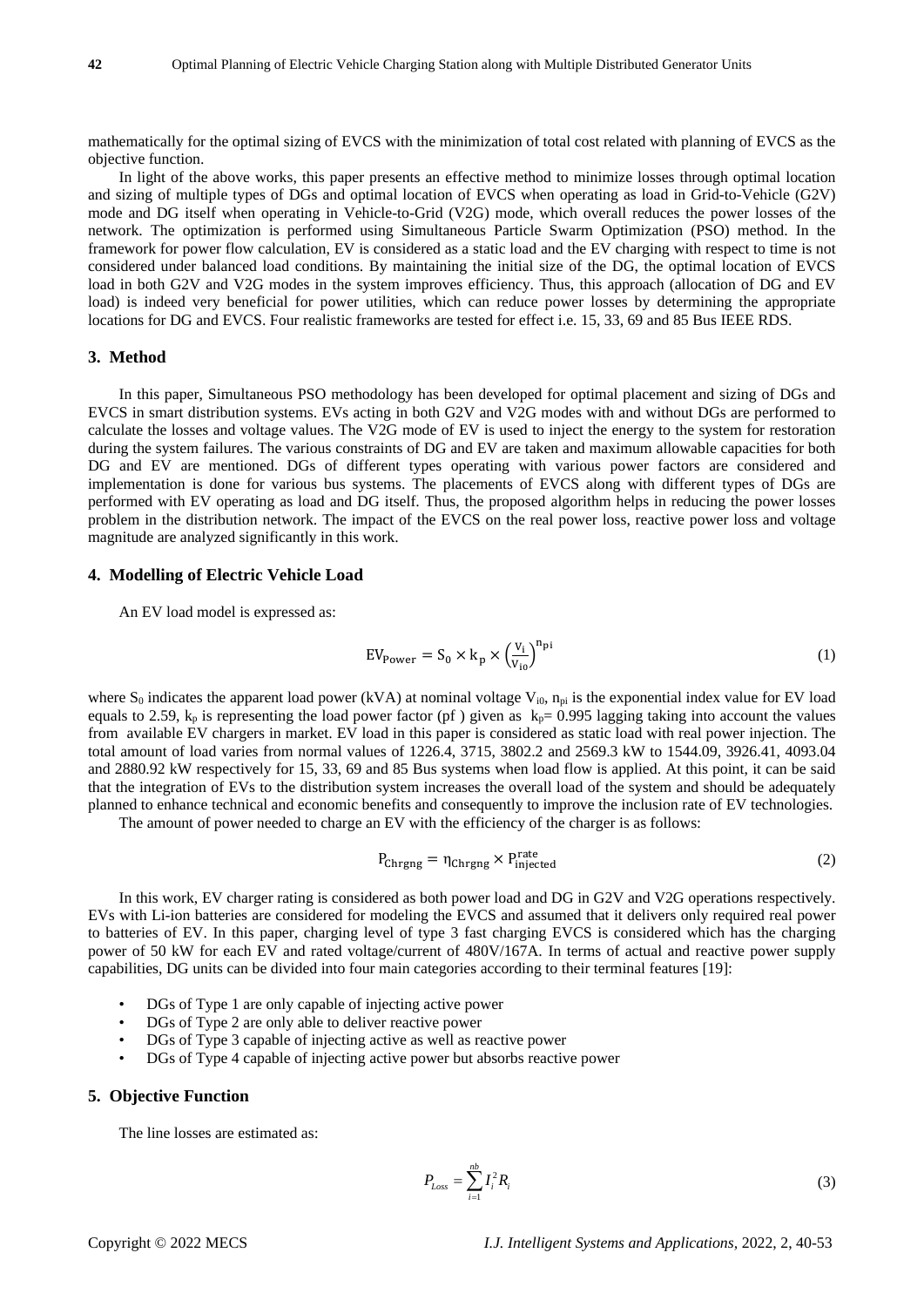Hence, growing demand for load of a single bus would lead to net growth in the distribution network's total power losses. Minimization of the total power losses including both active and reactive power losses and enhanced voltage profile with EVs inclusion are the main objectives of this paper:

$$
Minimization\{P_{Loss}\}\tag{4}
$$

# **6. DG and EV Constraints**

*6.1. Current limit*

$$
|I_{ij}| \le I_{\text{maximum}} \tag{5}
$$

Where  $I_{ij}$  is the capacity of line current flow between I and j,  $I_{max}$  is the maximum current carrying capacity of the power line.

*6.2. Voltage limit*

$$
V_{\text{Bus\_min}} \le V_{\text{Bus}} \le V_{\text{Bus\_max}} \tag{6}
$$

$$
0.95 \text{ pu} \le V_{\text{Bus}} \le 1.05 \text{ pu} \tag{7}
$$

where  $V_{Bus}$  is the bus voltage,  $V_{Bus,min}$  is the minimum allowable bus voltage, and  $V_{Bus,max}$  is the maximum allowable bus voltage.

#### *6.3. EV battery SOC limit*

EV battery SOC (State of Charge) should be kept within the specified range to reduce battery degradation. In addition, the EV battery cannot completely be discharged because those energy quantities are allocated for use with the EV drive.

$$
EV_{SOC\_min} \le EV_{SOC} \le EV_{SOC\_max}
$$
 (8)

where EV<sub>SOC</sub> is the state of charge for EV, EV<sub>SOC\_min</sub> is the minimum acceptable EV SOC and EV<sub>SOC\_max</sub> is the maximum acceptable EV SOC.

#### *6.4. Power distribution limit*

The electric energy supplied form the grid and DGs including the EVs connected to the grid should meet the demand for load and system losses with EVCS operating in either one of the two modes.

In G2V mode

$$
P_{Grid} + \sum_{i=1}^{N} P_{DGi} = \sum_{i=1}^{N} (P_{iLoad} + P_{iEVCS}) + P_{Losses}
$$
\n(9)

In V2G mode

$$
P_{\text{Grid}} + \sum_{i=1}^{N} (P_{\text{DG}i} + P_{\text{iEVCS}}) = \sum_{i=1}^{N} P_{\text{iLoad}} + P_{\text{Losses}} \tag{10}
$$

where  $P_{\text{Grid}}$  is the power generated from grid generator,  $P_{\text{EVCS}}$  is the power related to EVCS and  $P_{\text{iLoad}}$  is the load demand.

*6.5. DG sizing limit*

$$
50 \le DG_{\text{Sizing}} \le 3500 \tag{11}
$$

Different types of DGs such as Type-1, Type-2, Type-3 and Type-4 DG are considered whose limits are in kW, kVAr, KVA and KVA respectively.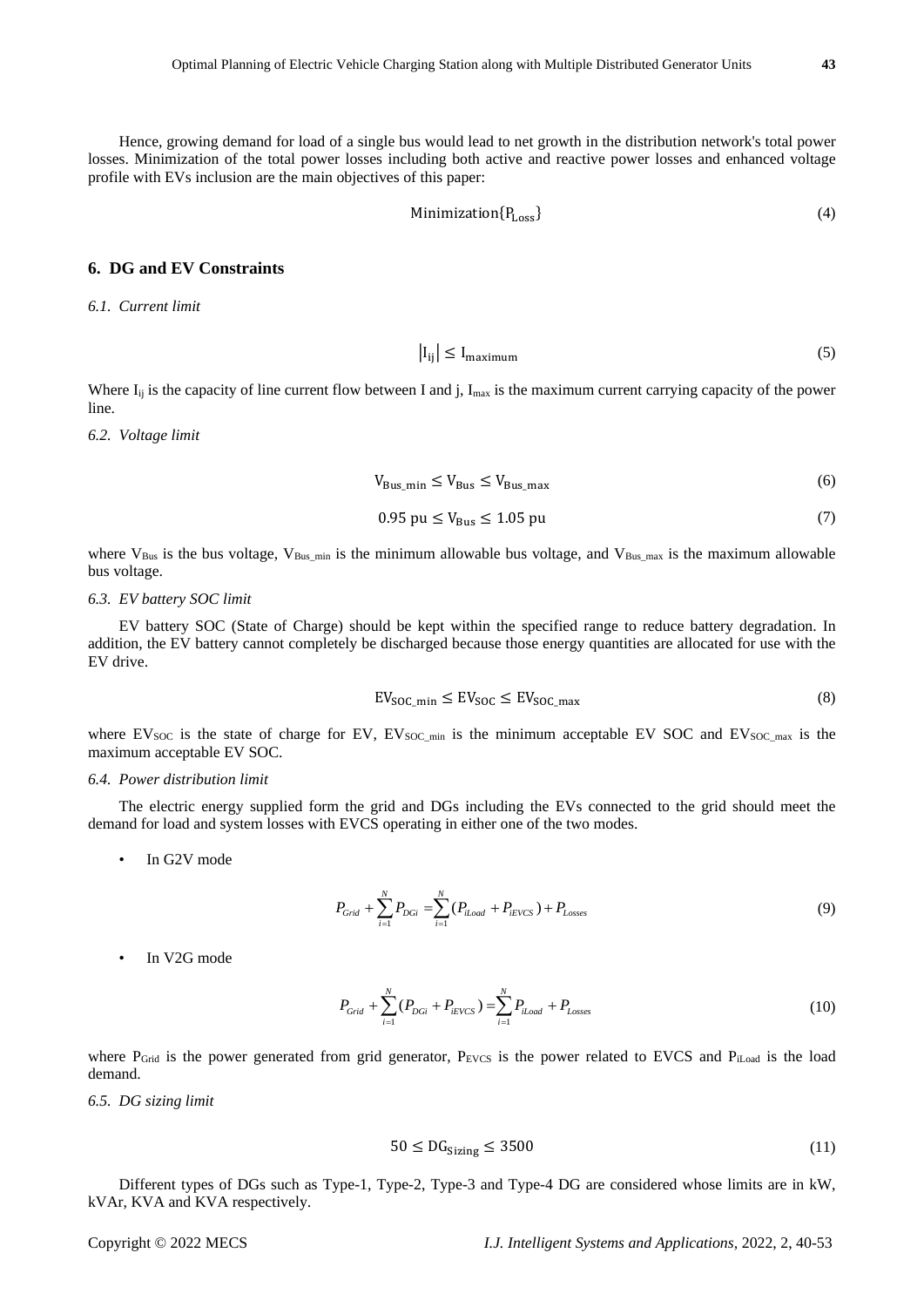#### **7. Particle Swarm Optimization (PSO) Methodology**

Kennedy and Eberhart developed the early PSO technique as a stochastic optimization strategy based on swarming behavior. It offers solutions for complicated numerical maximization or minimization of constrained nonlinear problems. Due to a number of benefits compared to certain other heuristic optimization algorithms, PSO was preferred to mitigate the optimization problem in this article. The adaptive and exhaustive nature to the essence of the objective function with requirement of low memory size and computation time made this method more advantageous. A decreased reliance on the set of initial points also ensures that the convergence algorithm will be versatile and vigorous. Particles travel in a certain velocity through the multi-dimensional problem field in this method. Each particle in the swarm is in a position to interact. This helps them to change their moving speed in accordance with their own and other particle movement patterns. The particle swarm's spontaneous motion keeps the solution from being stuck at local minimum. Each particle maintains control of its own location in the problem space throughout the PSO iteration. For each iteration, the present position of each particle is evaluated if it can be found to be greater than all the values that have previously been found, and then these coordinates are stored as  $P_{\text{Best},i}$ . A variable named  $G_{\text{Best},i}$  store the best value of the function. With prior experience, current velocity and the best perceptions of the neighbors, every particle decides about evolution based on its own experience as well as that of its neighbors. The particles position and velocity are updated with each iteration. If taken k number of iterations with i number of particles, for each particle the position(X) and velocity (V) can be reckoned by [20]:

$$
X_i^{k+1} = X_i^k + V_i^{k+1}
$$
 (12)

$$
V_i^{k+1} = \omega^k \times V_i^{k+1} + C_1 \times \text{rand}_1 \times (P_{\text{Best},i}^k - X_i^k) + C_2 \times \text{rand}_2 \times (G_{\text{Best},i}^k - X_i^k)
$$
(13)

$$
\omega^{k} = \omega_{\text{max}} - \left(\frac{\omega_{\text{max}} - \omega_{\text{min}}}{k_{\text{max}}}\right) \times k
$$
\n(14)

where  $\omega$  is the inertia weight factor, C<sub>1</sub>andC<sub>2</sub> are acceleration coefficients, rand1 and rand2 are the random variables with a uniform distribution between 0 and 1,  $P_{\text{Best},i}$  is the local best of particle i and  $G_{\text{Best},i}$  is the global best of the group.



Fig.1. Flowchart for simultaneous placement of DG and EVCS using PSO methodology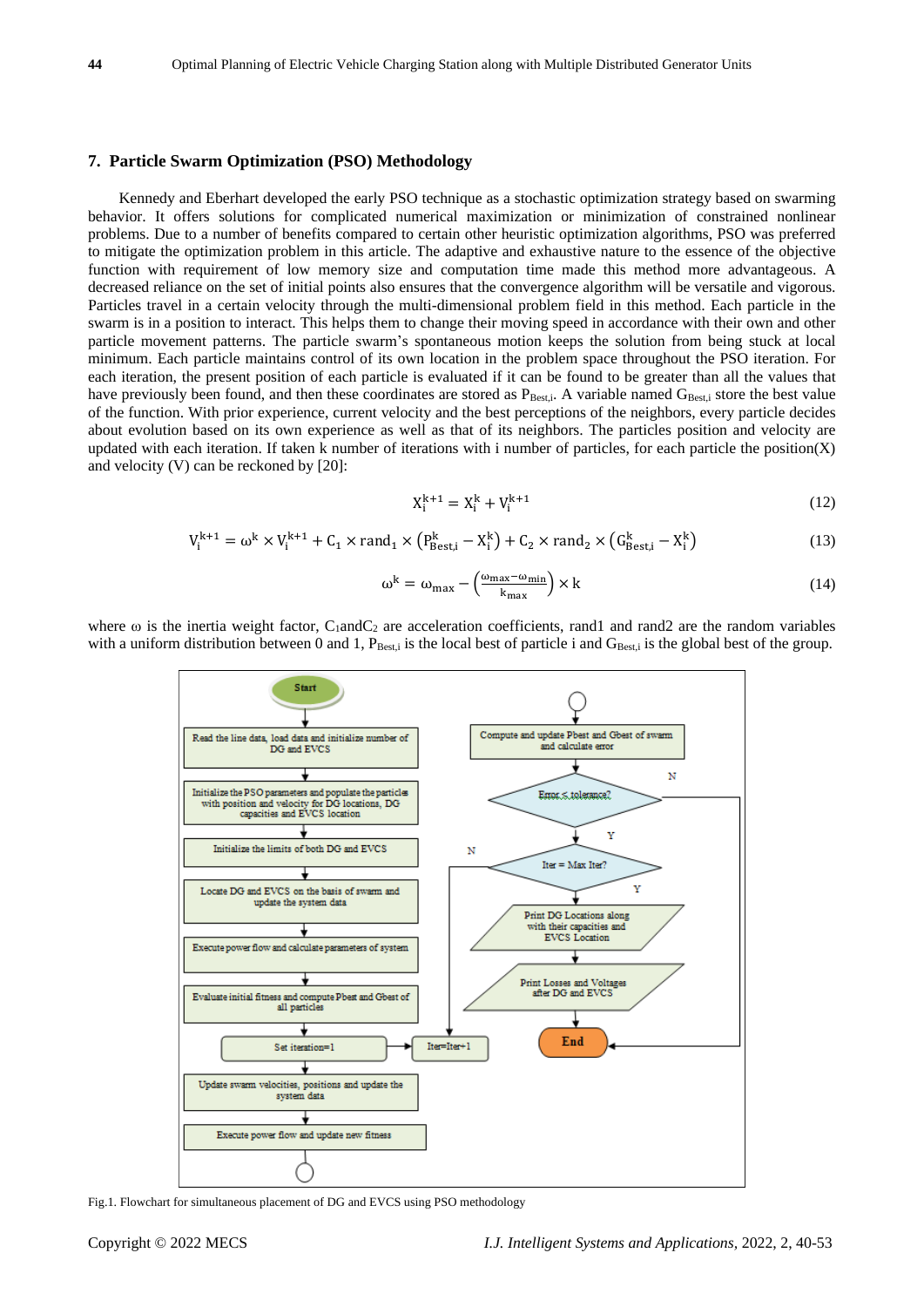The complete structure of the work to solve the optimal multiple DGs and EVCS placement along with the sizing of four different types of DGs operating at different power factors using PSO is shown in Fig.1. The following are the steps involved in applying the PSO algorithm to solve the problem of optimal EVCS and DG allocation:

Step 1: Initialize the bus data, number of DGs and EVCSs subjected to equality and inequality constraints

Step 2: Initialize the parameters corresponding to upper and lower limits of DG sizes in kW, EVCSs, PSO parameters and maximum number of iterations

Step 3: Initialize population of particles having positions X and velocities V

Step 4: Set iteration =1

Step 5: Using forward-backward load flow, evaluate the initial population and objective function values (3) and find the index of the best particle

Step 6: Select P<sub>best</sub> and G<sub>best</sub>

Step 7: Update positions and velocities of particles using (12) and (13)

Step 8: Evaluate fitness and find the index of the best particle for both DGs and EVCS

Step 9: Update P<sub>best</sub> and G<sub>best</sub> of total population and calculate error

Step 10: If iteration is equal to maximum iterations, then increment iteration by 1 and go to step 6 instead go to step 11

Step 11: Print  $G_{best}$  as the optimal solution and stop.

# **8. Results**

DGs of types 1, 2, 3 and 4 are considered in which type-3 DG with power factors of 0.707, 0.9 and upf are taken as Type-3A, Type-3B and Type-3C respectively and their DG capacities are in kW, kVAr, KVA and KVA respectively.

#### *8.1. IEEE 15-bus system*

Using Load flow, without placing any DG unit and EVCS, the real and reactive power losses are 61.7944 kW and 57.2977 kVAr respectively with a minimum voltage of 0.9445p.u. In this system, EVCS is with capacity of 500kW such that 10 EVs can be charged at a time.

|           | <b>15-BUS SYSTEM</b> |              |        |         |                |         |  |  |  |  |  |  |
|-----------|----------------------|--------------|--------|---------|----------------|---------|--|--|--|--|--|--|
| DG        |                      | EVCS as Load |        |         | EVCS as DG     |         |  |  |  |  |  |  |
| Type      | DG                   | <b>EVCS</b>  | DG     | DG      | <b>EVCS</b>    | DG      |  |  |  |  |  |  |
|           | Loc                  | Loc          | Cap    | Loc     | Loc            | Cap     |  |  |  |  |  |  |
| No DG     | **                   | 9            | **     | **      | $\overline{4}$ | **      |  |  |  |  |  |  |
| Type-1    |                      | 6            | 1677.1 | 6 1 2 9 | $\overline{4}$ | 722.40  |  |  |  |  |  |  |
| Type-2    |                      | 9            | 1211.9 | 1146    | $\overline{4}$ | 1182.32 |  |  |  |  |  |  |
| $Type-3A$ | 4611                 | 4            | 2004.6 | 4612    | 3              | 1329.80 |  |  |  |  |  |  |
| $Type-3B$ |                      | 4            | 2002   | 4612    | 3              | 1164.23 |  |  |  |  |  |  |
| Type-3C   |                      | 6            | 1677.1 | 6 1 2 9 | $\overline{4}$ | 722.40  |  |  |  |  |  |  |
| Type-4    | 3613                 | 3            | 1187.7 | 12 15 6 | 15             | 483.07  |  |  |  |  |  |  |

Table 1. Optimal Locations and Sizing of DGs and EVCS for 15-Bus system

Table 1 shows different DG and EVCS locations and their capacities in both modes of operation. Without any DG the optimal location for EVCS placement is obtained at bus 9 when it is modeled as load and at bus 4 when modelled as DG.

Table 2. Percentage reduction of Losses and Voltage magnitudes with EVCS as Load for 15-Bus system

|           |               |         |                   | 15-BUS SYSTEM -EVCS LOAD |                    |        |                       |          |
|-----------|---------------|---------|-------------------|--------------------------|--------------------|--------|-----------------------|----------|
| DG        | $P_L$<br>(kW) |         | $Q_{L}$<br>(kVAR) |                          | $V_{min}$<br>(p.u) |        | <b>Loss Reduction</b> |          |
| Type      | <b>Before</b> | After   | <b>Before</b>     | After                    | <b>Before</b>      | After  | $PL\%$                | OL%      |
| No DG     | 61.7944       | 87.7281 | 57.2977           | 80.3977                  | 0.9445             | 0.9382 | $-41.97$              | $-40.32$ |
| Type-1    | 96.0733       | 31.3598 | 86.24             | 28.7789                  | 0.9381             | 0.9712 | 67.36                 | 66.63    |
| Type-2    | 87.7281       | 54.838  | 80.3977           | 49.785                   | 0.9382             | 0.9639 | 37.49                 | 38.08    |
| $Type-3A$ | 97.96         | 5.8344  | 92.3882           | 4.9996                   | 0.9326             | 0.994  | 94.04                 | 94.59    |
| $Type-3B$ | 97.96         | 5.1167  | 92.3882           | 4.0461                   | 0.9326             | 0.9921 | 94.78                 | 95.62    |
| $Type-3C$ | 96.0733       | 31.3598 | 86.24             | 28.7789                  | 0.9381             | 0.9712 | 67.36                 | 66.63    |
| Type-4    | 92.1708       | 13.8692 | 86.8338           | 12.5299                  | 0.9328             | 0.9923 | 84.95                 | 85.57    |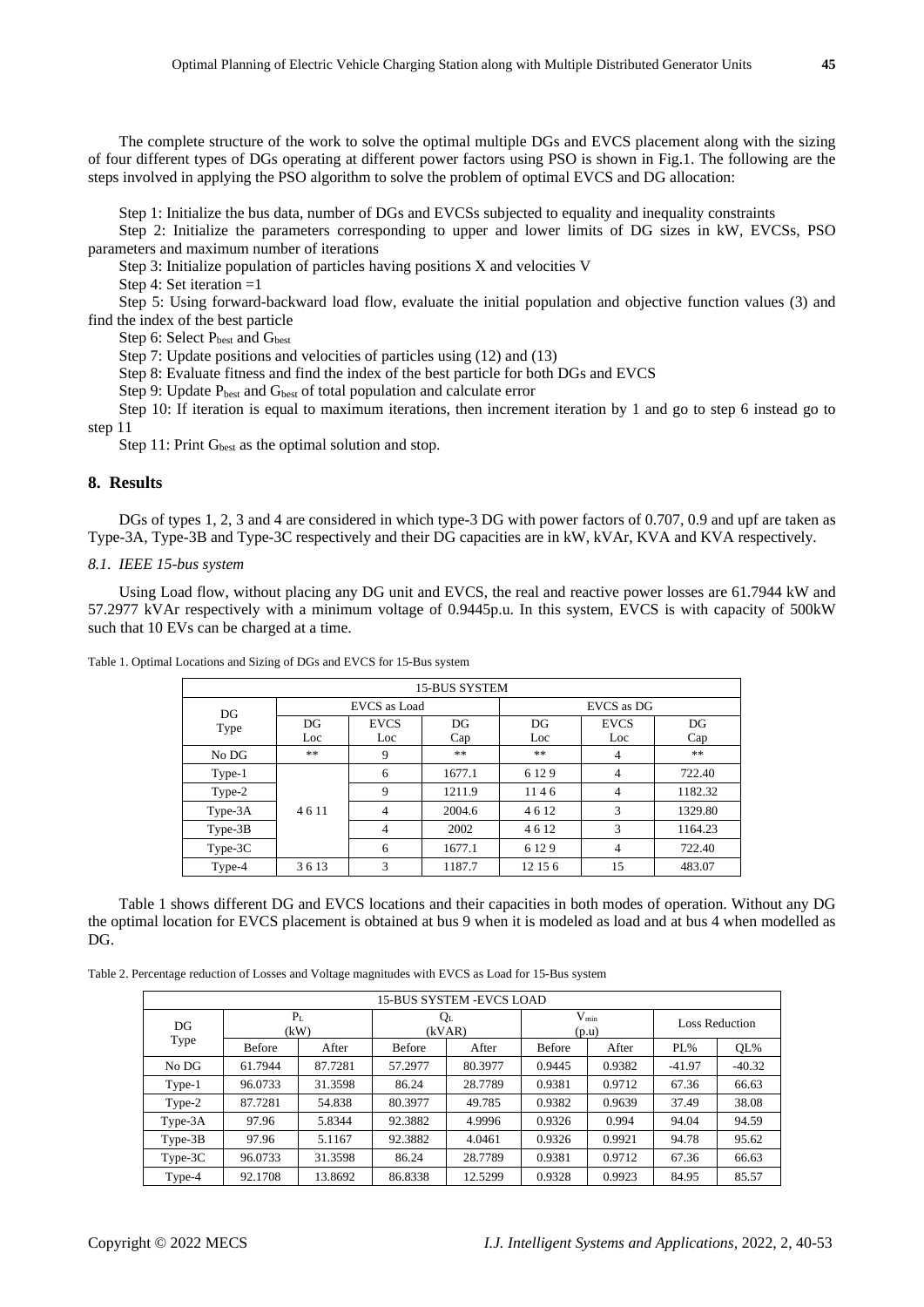From Table 2 it is identified that with no DG and EVCS as load, active power losses are raised by 41.97% and voltage magnitude is reduced to 0.9382 from 0.9445 p.u. After the implementation of DGs losses are significantly reduced. Type-3B DG operating at 0.9 pf can reduce the losses to maximum level.

|           | 15-BUS SYSTEM -EVCS DG |         |               |                   |               |                    |        |                       |  |  |  |
|-----------|------------------------|---------|---------------|-------------------|---------------|--------------------|--------|-----------------------|--|--|--|
| DG        | P <sub>L</sub><br>(kW) |         |               | $Q_{L}$<br>(kVAR) |               | $V_{min}$<br>(p.u) |        | <b>Loss Reduction</b> |  |  |  |
| Type      | <b>Before</b>          | After   | <b>Before</b> | After             | <b>Before</b> | After              | $PL\%$ | OL%                   |  |  |  |
| No DG     |                        | 42.8084 |               | 38.6701           |               | 0.9559             | 30.72  | 32.51                 |  |  |  |
| Type-1    |                        | 30.9455 |               | 28.4814           |               | 0.9736             | 49.92  | 50.29                 |  |  |  |
| Type-2    |                        | 12.8076 |               | 10.7047           |               | 0.9805             | 79.27  | 81.32                 |  |  |  |
| Type-3A   | 61.7944                | 5.0515  | 57.2977       | 4.3186            | 0.9445        | 0.9946             | 91.83  | 92.46                 |  |  |  |
| $Type-3B$ |                        | 14.0034 |               | 12.8091           |               | 0.9908             | 77.34  | 77.64                 |  |  |  |
| $Type-3C$ |                        | 30.9455 |               | 28.4814           |               | 0.9736             | 49.92  | 50.29                 |  |  |  |
| Type-4    |                        | 6.112   |               | 4.444             |               | 0.9923             | 90.11  | 92.24                 |  |  |  |

Table 3. Percentage reduction of Losses and Voltage magnitudes with EVCS as DG for 15-Bus system

From Table 3, at condition with EVCS as the only DG losses are reduced by 30.72% providing a reserve capacity of active power in peak load conditions. Type-3A DG operating at 0.707 pf reduces the losses to maximum value.

#### *8.2. IEEE 33-bus system*

Using Load flow, without placing any DG unit and EVCS, the real and reactive power losses are 210.9983 kW and 142.5335 kVAr respectively with a minimum voltage of 0.9038p.u. In this system, EVCS is with capacity of 1000kW such that 20 EVs can be charged at a time.

|           | 33-BUS SYSTEM |              |        |            |             |        |  |  |  |  |
|-----------|---------------|--------------|--------|------------|-------------|--------|--|--|--|--|
| DG        |               | EVCS as Load |        | EVCS as DG |             |        |  |  |  |  |
| Type      | DG            | <b>EVCS</b>  | DG     | DG         | <b>EVCS</b> | DG     |  |  |  |  |
|           | Loc           | Loc          | Cap    | Loc        | Loc         | Cap    |  |  |  |  |
| No DG     | **            | 19           | $**$   | **         | 12          | **     |  |  |  |  |
| Type-1    |               | 24           | 3946.7 | 14 24 31   | 6           | 2255.8 |  |  |  |  |
| Type-2    |               | 19           | 1969.5 | 13 24 30   | 12          | 1928.2 |  |  |  |  |
| $Type-3A$ | 13 24 30      | 19           | 3441.8 | 14 24 30   | ⇁           | 2911.5 |  |  |  |  |
| $Type-3B$ |               | 30           | 4333.4 | 7 14 30    | 24          | 2676.4 |  |  |  |  |
| Type-3C   |               | 24           | 3946.7 | 14 24 31   | 6           | 2255.8 |  |  |  |  |
| Type-4    | 6 15 33       | 19           | 2040.7 | 3 1 5 3 1  |             | 2132.6 |  |  |  |  |

Table 4. Optimal Locations and Sizing of DGs and EVCS for 33-Bus system

Table 4 shows different DG and EVCS locations and their capacities in both modes of operation. Without any DG the optimal location for EVCS placement is obtained at bus 19 when it is modelled as load and at bus 12 when modelled as DG.

Table 5. Percentage reduction of Losses and Voltage magnitudes with EVCS as Load for 33-Bus system

|           | <b>33-BUS SYSTEM EVCS LOAD</b> |          |                 |          |                    |        |                       |         |  |  |
|-----------|--------------------------------|----------|-----------------|----------|--------------------|--------|-----------------------|---------|--|--|
| DG        | P <sub>L</sub><br>(kW)         |          | $Q_L$<br>(kVAR) |          | $V_{min}$<br>(p.u) |        | <b>Loss Reduction</b> |         |  |  |
| Type      | <b>Before</b>                  | After    | <b>Before</b>   | After    | <b>Before</b>      | After  | $PL\%$                | QL%     |  |  |
| No DG     | 210.9983                       | 218.1959 | 142.5335        | 147.0347 | 0.9038             | 0.9031 | $-3.41$               | $-3.16$ |  |  |
| Type-1    | 269.5939                       | 72.7861  | 178.6682        | 50.6527  | 0.8995             | 0.9687 | 73.00                 | 71.65   |  |  |
| Type-2    | 218.1959                       | 145.2607 | 147.0347        | 98.6042  | 0.9031             | 0.9311 | 33.43                 | 32.94   |  |  |
| Type-3A   | 218.1959                       | 23.1122  | 147.0347        | 17.7977  | 0.9031             | 0.9897 | 89.41                 | 87.90   |  |  |
| $Type-3B$ | 378.2896                       | 11.7599  | 255.7761        | 9.7692   | 0.8783             | 0.9921 | 96.89                 | 96.18   |  |  |
| $Type-3C$ | 269.5939                       | 72.7861  | 178.6682        | 50.6527  | 0.8995             | 0.9687 | 73.00                 | 71.65   |  |  |
| Type-4    | 210.9983                       | 20.1196  | 142.5335        | 16.5257  | 0.9038             | 0.9863 | 90.46                 | 88.41   |  |  |

From Table 5 it is identified that with no DG and EVCS as load, active power losses are raised by 3.41 % and voltage magnitude is reduced to 0.9031 from 0.9038 p.u. After the implementation of DGs losses are significantly reduced. Type-3B DG operating at 0.9 pf can reduce the losses to maximum level.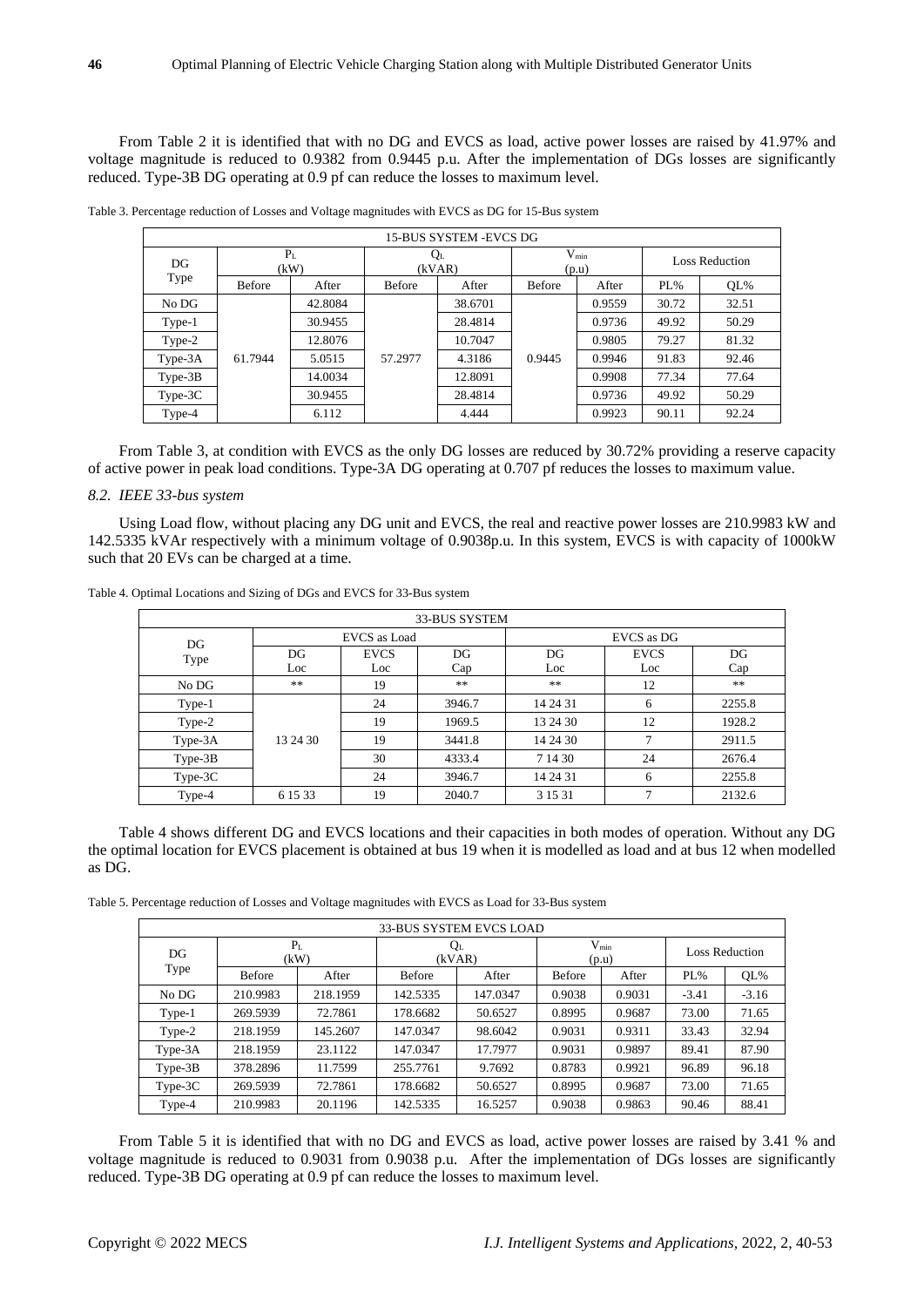|           |                        |          |               | 33-BUS SYSTEM EVCS DG |               |                    |                       |        |
|-----------|------------------------|----------|---------------|-----------------------|---------------|--------------------|-----------------------|--------|
| DG        | P <sub>L</sub><br>(kW) |          |               | $Q_L$<br>(kVAR)       |               | $V_{min}$<br>(p.u) | <b>Loss Reduction</b> |        |
| Type      | <b>Before</b>          | After    | <b>Before</b> | After                 | <b>Before</b> | After              | $PL\%$                | $QL\%$ |
| No DG     |                        | 129.9652 |               | 86.0748               |               | 0.9319             | 38.40                 | 39.61  |
| Type-1    |                        | 67.6703  |               | 47.2133               |               | 0.9703             | 67.93                 | 66.88  |
| Type-2    |                        | 63.4575  |               | 42.463                |               | 0.9612             | 69.93                 | 70.21  |
| Type-3A   | 210.9983               | 11.2445  | 142.5335      | 9.6237                | 0.9038        | 0.9941             | 94.67                 | 93.25  |
| $Type-3B$ |                        | 17.6343  |               | 13.6154               |               | 0.9926             | 91.64                 | 90.45  |
| Type-3C   |                        | 67.6703  |               | 47.2133               |               | 0.9703             | 67.93                 | 66.88  |
| Type-4    |                        | 20.1196  |               | 16.5257               |               | 0.9863             | 90.46                 | 88.41  |

Table 6. Percentage reduction of Losses and Voltage magnitudes with EVCS as DG for 33-Bus system

From Table 6, at condition with EVCS as the only DG losses are reduced by 38.40% providing a reserve capacity of active power in peak load conditions. Type-3A DG operating at 0.707 pf reduces the losses to maximum value.

#### *8.3. IEEE 69 bus system*

Using Load flow, without placing any DG unit and EVCS, the real and reactive power losses are 224.9846 kW and 102.1937 kVAr respectively with a minimum voltage of 0.9092p.u. In this system, EVCS is with capacity of 1000kW such that 20 EVs can be charged at a time.

| Table 7. Optimal Locations and Sizing of DGs and EVCS for 69-Bus system |  |  |
|-------------------------------------------------------------------------|--|--|
|-------------------------------------------------------------------------|--|--|

|           | 69-BUS SYSTEM |                     |        |            |             |        |  |  |  |  |
|-----------|---------------|---------------------|--------|------------|-------------|--------|--|--|--|--|
| DG        |               | <b>EVCS</b> as Load |        | EVCS as DG |             |        |  |  |  |  |
| Type      | DG            | <b>EVCS</b>         | DG     | DG         | <b>EVCS</b> | DG     |  |  |  |  |
|           | Loc           | Loc                 | Cap    | Loc        | Loc         | Cap    |  |  |  |  |
| No DG     | **            | 3                   | **     | **         | 62          | **     |  |  |  |  |
| Type-1    | 11 18 61      | 3                   | 2626.7 | 11 18 61   | 49          | 2624.7 |  |  |  |  |
| Type-2    | 18 61 66      | 3                   | 1844.8 | 18 61 69   | 61          | 1711.7 |  |  |  |  |
| Type-3A   | 11 21 61      | 3                   | 3081.7 | 18 50 61   | 53          | 3382.1 |  |  |  |  |
| $Type-3B$ | 18 61 69      | 61                  | 3811.8 | 18 61 66   | 49          | 3038.7 |  |  |  |  |
| $Type-3C$ | 11 18 61      | 3                   | 2626.7 | 11 18 61   | 49          | 2624.7 |  |  |  |  |
| Type-4    | 19 62 69      | 3                   | 2001.1 | 2 19 62    | 9           | 2754.3 |  |  |  |  |

Table 7 shows different DG and EVCS locations and their capacities in both modes of operation. Without any DG the optimal location for EVCS placement is obtained at bus 3 when it is modelled as load and at bus 62 when modelled as DG.

Table 8. Percentage reduction of Losses and Voltage magnitudes with EVCS as Load for 69-Bus system

|           |                        |          | 69-BUS SYSTEM EVCS LOAD |                 |               |                    |                       |         |
|-----------|------------------------|----------|-------------------------|-----------------|---------------|--------------------|-----------------------|---------|
| DG        | P <sub>L</sub><br>(kW) |          |                         | $Q_L$<br>(kVAR) |               | $V_{min}$<br>(p.u) | <b>Loss Reduction</b> |         |
| Type      | <b>Before</b>          | After    | <b>Before</b>           | After           | <b>Before</b> | After              | $PL\%$                | OL%     |
| No DG     | 224.9846               | 225.0444 | 102.1937                | 102.3291        | 0.9092        | 0.9092             | $-0.03$               | $-0.13$ |
| Type-1    | 225.0444               | 69.4332  | 102.3291                | 35.0195         | 0.9092        | 0.979              | 69.15                 | 65.78   |
| Type-2    | 225.0444               | 145.3454 | 102.3291                | 67.8842         | 0.9092        | 0.9314             | 35.41                 | 33.66   |
| $Type-3A$ | 225.0444               | 9.634    | 102.3291                | 9.1352          | 0.9092        | 0.992              | 95.72                 | 91.07   |
| $Type-3B$ | 450.2212               | 5.6522   | 197.1544                | 7.3497          | 0.8663        | 0.9943             | 98.74                 | 96.27   |
| $Type-3C$ | 225.0444               | 69.4332  | 102.3291                | 35.0195         | 0.9092        | 0.979              | 69.15                 | 65.78   |
| Type-4    | 225.0444               | 13.3506  | 102.3291                | 10.8993         | 0.9092        | 0.9917             | 94.07                 | 89.35   |

From Table 8 it is identified that with no DG and EVCS as load, active power losses are raised slightly by 0.03%. After the implementation of DGs losses are significantly reduced. Type-3B DG operating at 0.9 pf can reduce the losses to maximum level.

From Table 9, at condition with EVCS as the only DG losses are reduced by 50.29% providing a reserve capacity of active power in peak load conditions. Type-3A DG operating at 0.707 pf reduces the losses to maximum value.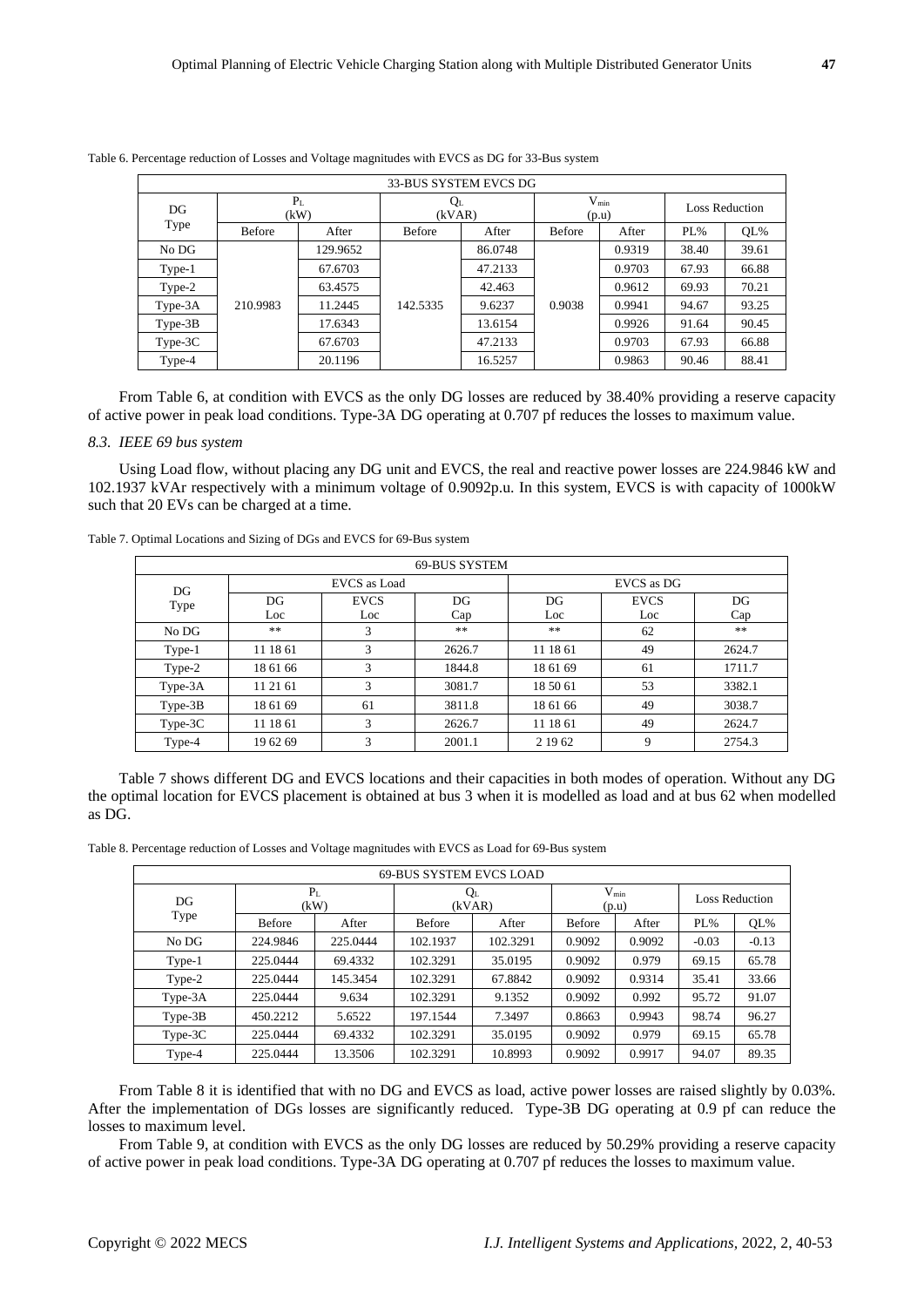|           |                        |         |               | 69-BUS SYSTEM EVCS DG |               |                    |                       |       |
|-----------|------------------------|---------|---------------|-----------------------|---------------|--------------------|-----------------------|-------|
| DG        | P <sub>L</sub><br>(kW) |         |               | QL<br>(kVAR)          |               | $V_{min}$<br>(p.u) | <b>Loss Reduction</b> |       |
| Type      | <b>Before</b>          | After   | <b>Before</b> | After                 | <b>Before</b> | After              | $PL\%$                | QL%   |
| No DG     |                        | 111.836 |               | 53.4916               |               | 0.9485             | 50.29                 | 47.66 |
| Type-1    |                        | 68.0119 |               | 31.5495               |               | 0.979              | 69.77                 | 69.13 |
| Type-2    |                        | 41.6506 |               | 23.3525               |               | 0.9683             | 81.49                 | 77.15 |
| Type-3A   | 224.9846               | 7.008   | 102.1937      | 3.2411                | 0.9092        | 0.9938             | 96.89                 | 96.83 |
| $Type-3B$ |                        | 8.3502  |               | 5.7068                |               | 0.9967             | 96.29                 | 94.42 |
| $Type-3C$ |                        | 68.0119 |               | 31.5495               |               | 0.979              | 69.77                 | 69.13 |
| Type-4    |                        | 11.0168 |               | 9.4495                |               | 0.9933             | 95.10                 | 90.75 |

Table 9. Percentage reduction of Losses and Voltage magnitudes with EVCS as DG for 69-Bus system

#### *8.4. IEEE 85 bus system*

Using Load flow, without placing any DG unit and EVCS, the real and reactive power losses are 314.6786 kW and 198.2695 kVAr respectively with a minimum voltage of 0.8715p.u. In this system, EVCS is with capacity of 1000kW such that 20 EVs can be charged at a time.

|           | 85-BUS SYSTEM |              |        |           |             |         |  |  |  |  |  |
|-----------|---------------|--------------|--------|-----------|-------------|---------|--|--|--|--|--|
| DG        |               | EVCS as Load |        |           | EVCS as DG  |         |  |  |  |  |  |
| Type      | DG            | <b>EVCS</b>  | DG     | DG        | <b>EVCS</b> | DG      |  |  |  |  |  |
|           | Loc           | Loc          | Cap    | Loc       | Loc         | Cap     |  |  |  |  |  |
| No DG     | **            | 16           | **     | $**$      | 27          | **      |  |  |  |  |  |
| Type-1    | 9 34 67       | 67           | 3791.5 | 22 35 68  | 8           | 1086.63 |  |  |  |  |  |
| Type-2    | 32 64 85      | 3            | 2073.3 | 34 64 80  | 27          | 2019.20 |  |  |  |  |  |
| Type-3A   | 9 34 67       | 3            | 3178.4 | 34 64 80  | 3           | 2735.70 |  |  |  |  |  |
| $Type-3B$ | 32 64 85      | 32           | 4058.3 | 34 64 80  | 3           | 2578.20 |  |  |  |  |  |
| $Type-3C$ | 9 34 67       | 67           | 3791.5 | 22 35 68  | 8           | 1086.63 |  |  |  |  |  |
| Type-4    | 2 3 2 6 0     | 3            | 3341.5 | 2 3 2 6 0 | 3           | 1841.18 |  |  |  |  |  |

Table 10. Optimal Locations and Sizing of DGs and EVCS for 85-Bus system

Table 10 shows different DG and EVCS locations and their capacities in both modes of operation. Without any DG the optimal location for EVCS placement is obtained at bus 16 when it is modeled as load and at bus 27 when modelled as DG.

From Table 11 it is identified that with no DG and EVCS as load, active power losses are raised by 8.15 and voltage magnitude is reduced to 0.8699 from 0.8715 p.u. After the implementation of DGs losses are significantly reduced. Type-3B DG operating at 0.9 pf can reduce the losses to maximum level.

Table 11. Percentage reduction of Losses and Voltage magnitudes with EVCS as Load for 85-Bus system

|           | <b>85-BUS SYSTEM EVCS LOAD</b> |          |                   |          |                    |        |                       |         |  |  |  |
|-----------|--------------------------------|----------|-------------------|----------|--------------------|--------|-----------------------|---------|--|--|--|
| DG        | P <sub>L</sub><br>(kW)         |          | $Q_{L}$<br>(kVAR) |          | $V_{min}$<br>(p.u) |        | <b>Loss Reduction</b> |         |  |  |  |
| Type      | <b>Before</b>                  | After    | <b>Before</b>     | $PL\%$   | OL%                | After  | $PL\%$                | $QL\%$  |  |  |  |
| No DG     | 314.6786                       | 340.3334 | 198.2695          | 211.6632 | 0.8715             | 0.8699 | $-8.15$               | $-6.76$ |  |  |  |
| Type-1    | 788.8099                       | 147.7525 | 476.0793          | 92.446   | 0.7933             | 0.9524 | 81.27                 | 80.58   |  |  |  |
| Type-2    | 342.1544                       | 178.6736 | 216.5288          | 112.252  | 0.8675             | 0.9146 | 47.78                 | 48.16   |  |  |  |
| Type-3A   | 342.1544                       | 22.1964  | 216.5288          | 12.9519  | 0.8675             | 0.9883 | 93.51                 | 94.02   |  |  |  |
| $Type-3B$ | 836.9211                       | 24.7653  | 498.3282          | 12.3179  | 0.7697             | 0.9861 | 97.04                 | 97.53   |  |  |  |
| $Type-3C$ | 788.8099                       | 147.7525 | 476.0793          | 92.446   | 0.7933             | 0.9524 | 81.27                 | 80.58   |  |  |  |
| Type-4    | 342.1544                       | 33.3163  | 216.5288          | 17.6098  | 0.8675             | 0.9804 | 90.26                 | 91.87   |  |  |  |

From Table 12, at condition with EVCS as the only DG losses are reduced by 40.99% providing a reserve capacity of active power in peak load conditions. Type-3A DG operating at 0.707 pf reduces the losses to maximum value.

The graphical representations of active power losses and minimum voltage profile for all the bus systems with and without installation of DG units and EV charging station are represented from Fig.2 to Fig.5.

The active power losses obtained with the placement of EVCS load in both G2V and V2G modes before and after installation of DGs are plotted in Fig.2 and Fig.3 respectively. From Fig.2 and Fig.3, it is observed that in comparison with other types of DG, the percentage of loss reduction and minimum voltage level is more with Type-3A DG which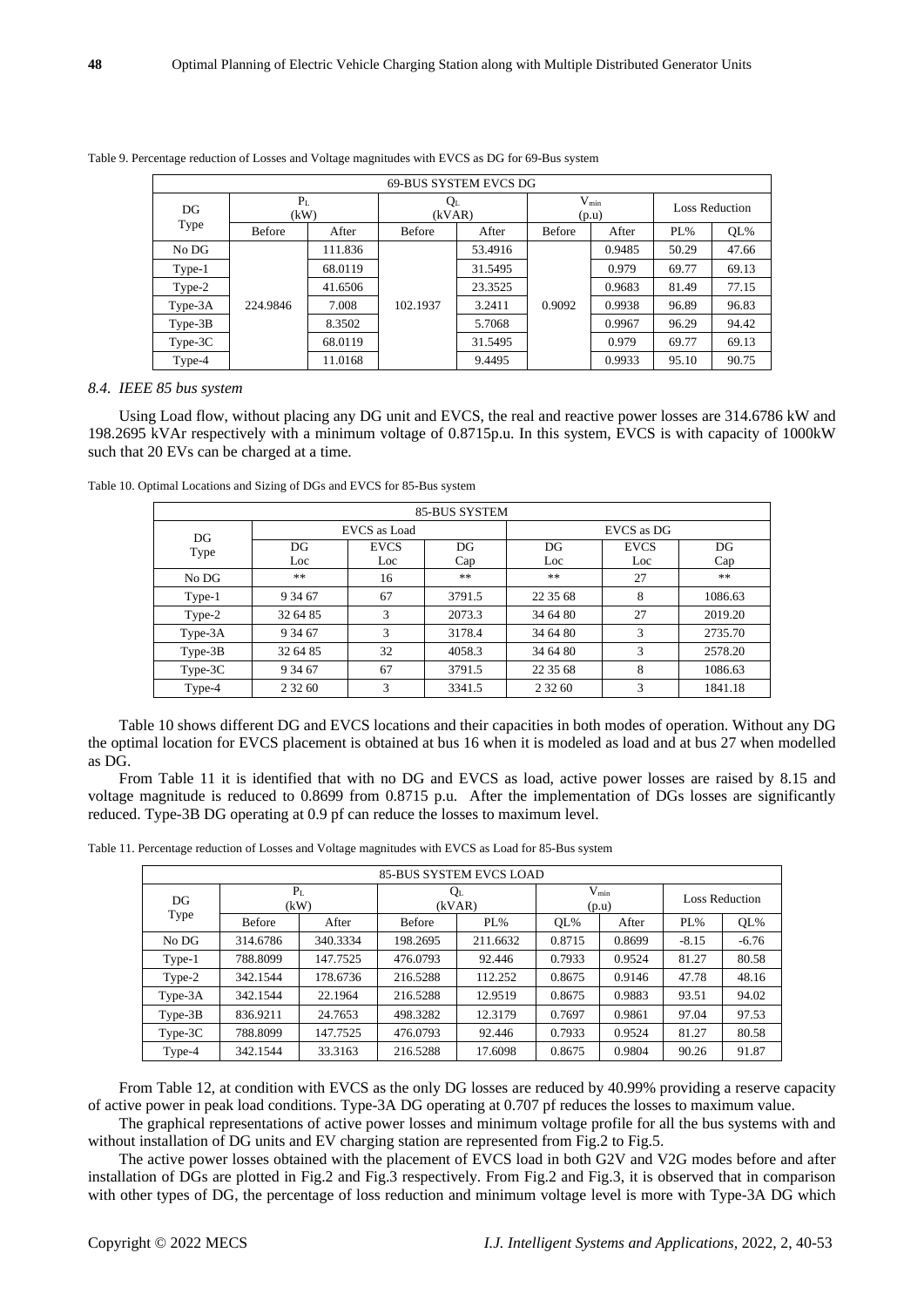operates at power factor of 0.707. This is because of the locally available reactive power for the loads, thus reducing the available reactive power from the substation.

Table 12. Percentage reduction of Losses and Voltage magnitudes with EVCS as DG for 85-Bus system

| 85-BUS SYSTEM EVCS DG |                        |          |                   |          |                    |        |                       |        |
|-----------------------|------------------------|----------|-------------------|----------|--------------------|--------|-----------------------|--------|
| DG<br>Type            | P <sub>L</sub><br>(kW) |          | $Q_{L}$<br>(kVAR) |          | $V_{min}$<br>(p.u) |        | <b>Loss Reduction</b> |        |
|                       | <b>Before</b>          | After    | <b>Before</b>     | After    | <b>Before</b>      | After  | $PL\%$                | $QL\%$ |
| No DG                 | 314.6786               | 185.6974 | 198.2695          | 112.0164 | 0.8715             | 0.9257 | 40.99                 | 43.50  |
| Type-1                |                        | 148.2011 |                   | 92.688   |                    | 0.9542 | 52.90                 | 53.25  |
| Type-2                |                        | 45.584   |                   | 23.3275  |                    | 0.9662 | 85.51                 | 88.23  |
| Type-3A               |                        | 18.0639  |                   | 9.2457   |                    | 0.9924 | 94.26                 | 95.34  |
| $Type-3B$             |                        | 48.0635  |                   | 28.5621  |                    | 0.9891 | 84.73                 | 85.59  |
| $Type-3C$             |                        | 148.2011 |                   | 92.688   |                    | 0.9542 | 52.90                 | 53.25  |
| Type-4                |                        | 27.3096  |                   | 13.8864  |                    | 0.9825 | 91.32                 | 93.00  |



**Bus System** 

Fig.2. Comparison of Active losses when EVCS acting as load (G2V) mode



Fig.3. Comparison of Active losses when EVCS acting as DG (V2G) mode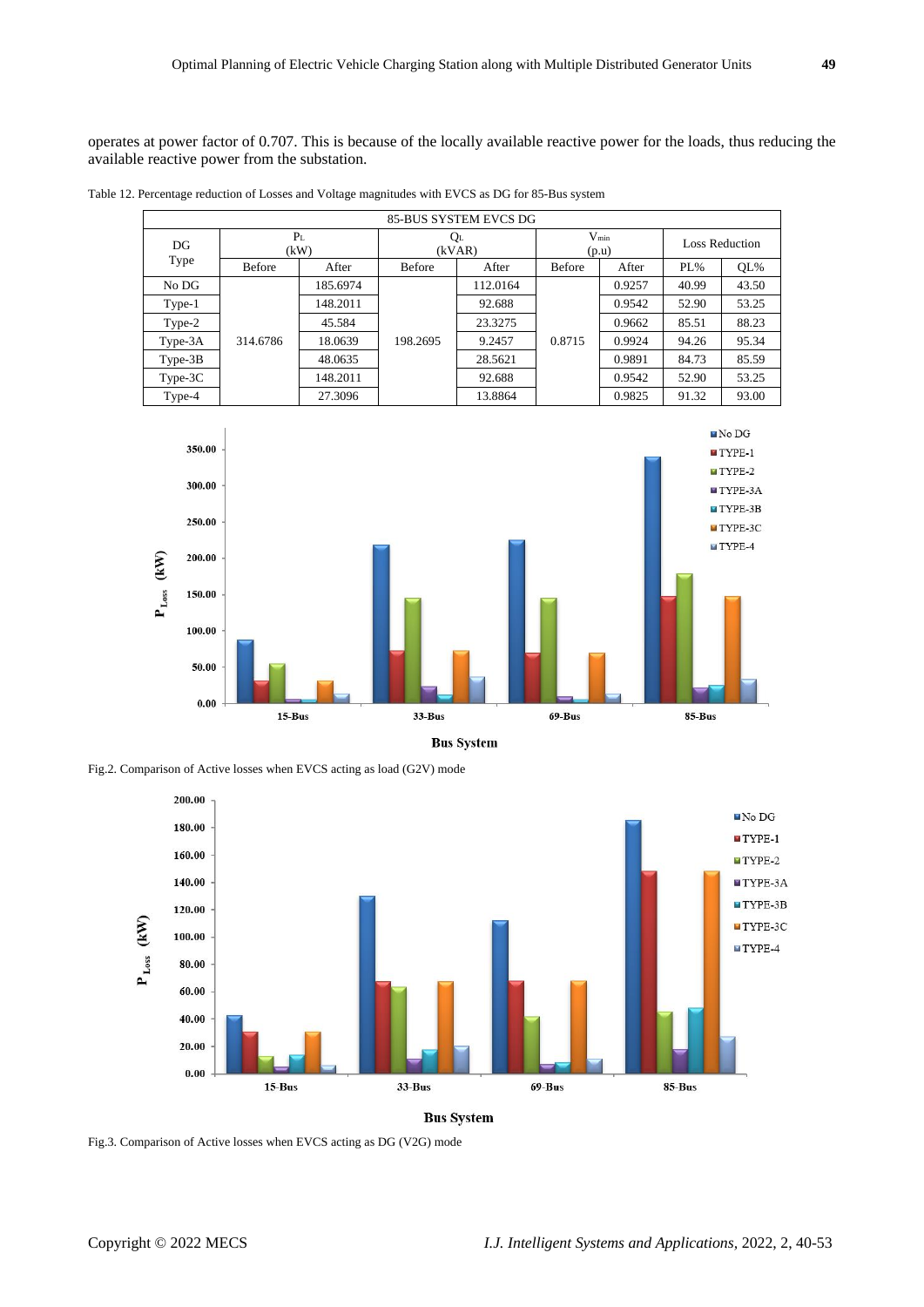

Fig.4. Vmin profile when EVCS as load



Fig.5. Vmin profile when EVCS as DG

The minimum voltage profiles of all the bus systems with EVCS as load and DG are shown in Fig.4 and Fig.5. The Vmin values are very low without any DG and they are enhanced to higher values after installation of DGs thus increasing the stability of the system.

#### **9. Discussions**

Greenhouse gas emissions are reduced at a great extent by using EVs and they have positive effect on the environment. Nevertheless, the negative impact of the EV charging station load on the electricity distribution network cannot be ignored. In certain aspects, the charging load of large-scale electric vehicles would eventually impact the operation safety of distribution network in many ways. Installation of charging stations to increase accessibility for everyone is a requirement to use electric vehicles at large scale. A vital part of the process is the location and capacity of charging station installations. To facilitate electric vehicle users experience, planning of charging facilities is important to improve and accelerate the promotion and development of electric vehicles. Concurrently connected EVs to the grid can cause more losses and large voltage deviation at distinct buses from different sources. Therefore, this work presented a method of optimally locating the EVCS along with DGs to reduce losses and emissions. The Simulation results illustrate the importance of optimal concurrent placement of both EVCSs and DGs in the distribution system. The present simultaneous method provides the best locations along with their capacities which reduces the computational time, memory and gives more effective results. The proposed algorithm in this paper helps to reduce the power losses problem in the distribution network. Another advantage of using this algorithm is that the computation time needs a smaller number of load flow analysis in the process. Algorithm works fine even with and without DGs present in the distribution network. This is a new approach for simultaneous placement. The below simulated results are achieved in the four bus systems showcases these items: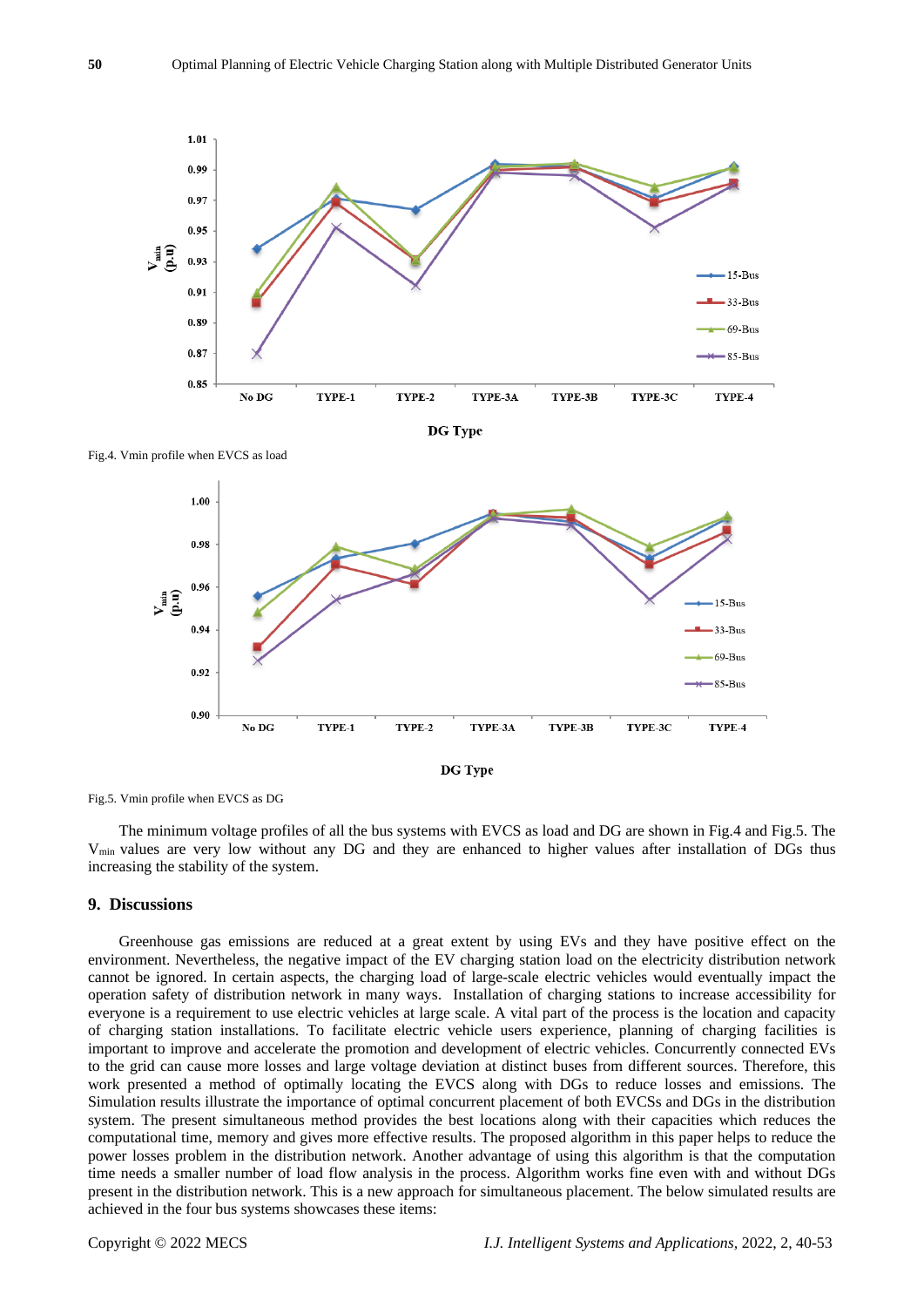- Utilizing DGs in a grid decreases the total losses and also improves the voltage profile of the grid.
- Utilizing EVCSs as load in G2V mode increases the power losses. The losses are significantly high if they are not placed optimally.
- Utilizing EVCSs with V2G in a grid significantly decreases the power losses and improves the voltage magnitudes.
- Utilizing both DGs of different types and EVCSs in a grid effectively decreases the power losses, and significantly improves the voltage profile. The amount of loss reduction is higher when EVCS also act as DG source.

All of the results presented here indicate that as the penetration of EVs in the distribution system increases, power losses will increase, and higher voltage drops in the system will occur. However, after optimum installation of the DGs, losses can be minimized and the voltage profile can be improved simultaneously. The conclusion can provide guidelines on the future design of the EV charging station and power system planning for PEVs.

# **10. Conclusions**

The EV charging station load effect on the distribution network power loss is presented and the results tested on various systems are reported in this article. Placement of various renewable and non-renewable DG types and EVCS are done simultaneously in the test systems. Proposed technique is tested on 15, 33, 69, and 85-bus test systems without DG and with multiple DGs along with EVCS acting as load and DG simultaneously. Four types of DGs with Type-3 DG operating at different power factors are considered for the simulations. The EV charger load is modeled as a fast EV charger consuming 50 kW power. Test Systems results indicate that charging impacts of EVCSs on voltage quality and operation performance of distribution networks can be mitigated by optimal placement. With charging station operating in bidirectional operation ((i.e., G2V and V2G services), more EVs can be facilitated without distribution transformer overloading. In both G2V and V2G operation, incorrect allocation of EVCS locations increases losses and have bad effect on voltage profile. Thus, optimal integration of DGs into distribution feeder increases the EVs penetration while reducing real and reactive power losses and eventually improving voltage profiles in the distribution system. The main findings of the simulation are summarized as follows:

- Relative to those without the charging stations, the power losses after the placement of the charging stations were high.
- Minimum power losses can be obtained in the system with EVCS placed far from the substation with the presence of DG units.
- The optimum placement and sizing of the 3 Type-3 DGs led to significant reduction in power losses and to voltage enhancement.

The current state of EVs stations installation is gaining traction all over the world. By utilizing the method in this paper will improve the overall system where power losses can be reduced. There are several intriguing research directions to pursue in the future. One is to examine the impact of EV charging on the power grid by location and time of day using charging demand modelling and second is multiple coordinated charging station development in unbalanced systems.

#### **11. Abbreviations**

BIS: Business Intelligence and Strategy; CAGR: Compound Annual Growth Rate; DG: Distributed Generation; EV: Electric Vehicle; EVCS: Electric Vehicle Charging Station; G2V: Grid-to-Vehicle; PHEV: Plug-in Hybrid Electric Vehicle; PSO: Particle Swarm Optimization; RDS: Radial Distribution System; SG: Smart Grid; SOC: State of Charge; V2G: Vehicle-to-Grid.

#### **References**

- [1] M. S. K. Reddy and K. Selvajyothi, "Optimal Placement of Electric Vehicle Charging Stations in Radial Distribution System along with Reconfiguration," 2019 IEEE 1st International Conference on Energy, Systems and Information Processing (ICESIP), Chennai, India, 2019, pp. 1-6, doi: 10.1109/ICESIP46348.2019.8938164.
- [2] Saeid Soudi,"Distribution System Planning With Distributed Generations Considering Benefits and Costs", IJMECS, vol.5, no.9, pp.45-52, 2013.DOI: 10.5815/ijmecs.2013.09.07
- [3] Devisree Chippada, M. Damodar Reddy, "Mathematical modeling and simulation of energy management in smart grid," International Journal of Smart Grid and Clean Energy (SGCE), vol. 9, no. 4, July 2020, doi: 10.12720/sgce.9.4.746-755.
- [4] Surender Kumar, M.K. Soni, D. K. Jain,"Monitoring of Wide Area Power System Network with Phasor Data Concentrator (PDC)", IJIEEB, vol.7, no.5, pp.20-26, 2015. DOI: 10.5815/ijieeb.2015.05.04
- [5] Islam, Md. Mainul & Shareef, Hussain & Mohamed, Azah. (2015), "A Review of Techniques for Optimal Placement and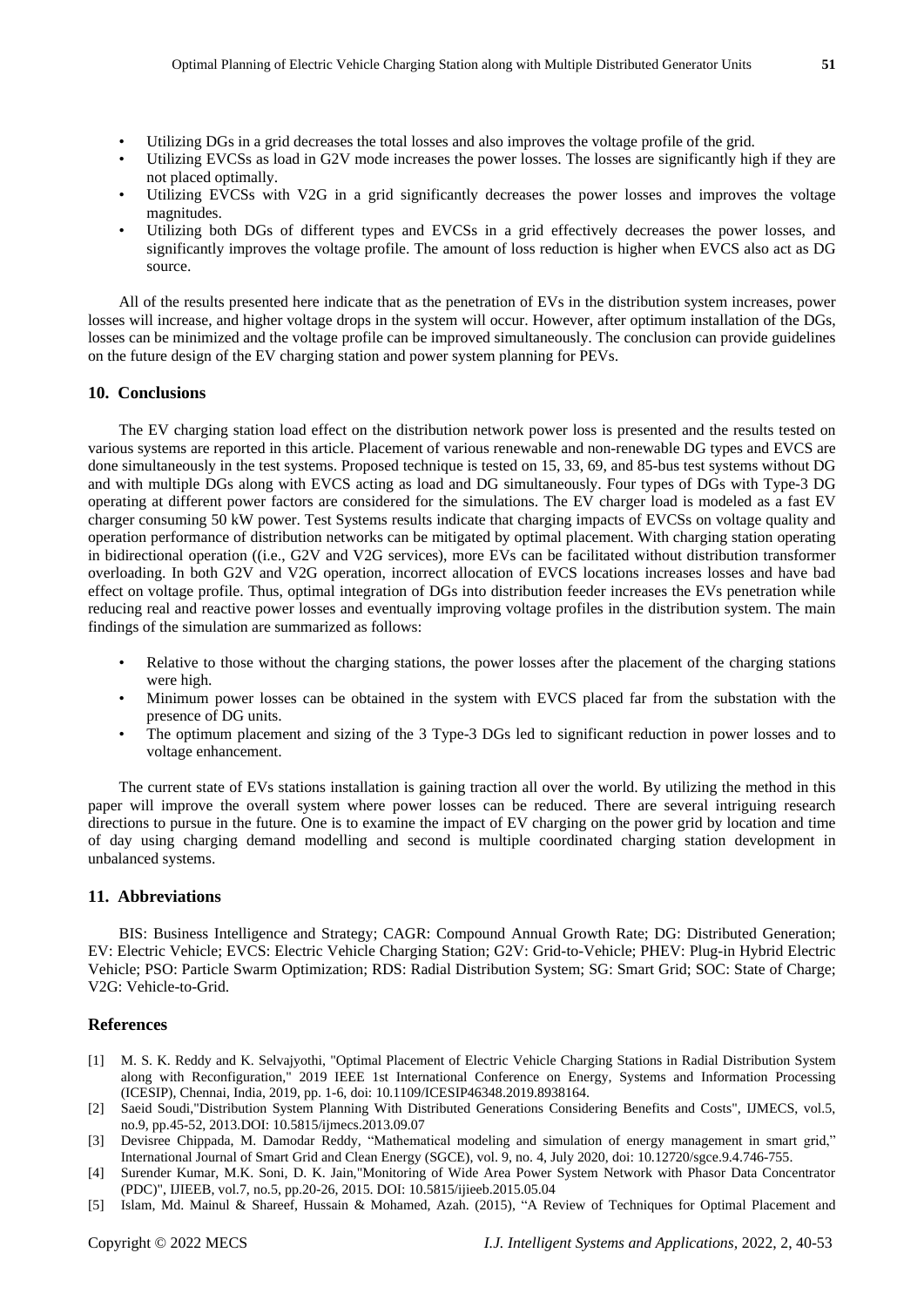Sizing of Electric Vehicle Charging Stations",Przeglad Elektotechniczy (Electrical Review). 91. 122-126, doi: [10.15199/48.2015.08.29.](https://www.researchgate.net/deref/http%3A%2F%2Fdx.doi.org%2F10.15199%2F48.2015.08.29)

- [6] Mazumder, Mondeep & Debbarma, Sanjoy. (2020). EV Charging Stations With a Provision of V2G and Voltage Support in a Distribution Network. IEEE Systems Journal. PP. 1-10. doi: 10.1109/JSYST.2020.3002769.
- [7] S. Deb, K. Tammi, K. Kalita, P. Mahanta, Impact of electric vehicle charging station load on distribution network. Energies. **11** (2018), doi: 10.3390/en11010178.
- [8] Yuttana Kongjeen, Krischonme Bhumkittipich. "Impact of Plug-in Electric Vehicles Integrated into Power Distribution System Based on Voltage-Dependent Power Flow Analysis", Energies, 2018, Energies. 11. 1571, doi: 10.3390/en11061571.
- [9] Hemakumar Reddy Galiveeti, Arup Kumar Goswami, Nalin B. Dev Choudhury, Impact of plug-in electric vehicles and distributed generation on reliability of distribution systems, Engineering Science and Technology, an International Journal, Volume 21, Issue 1, 2018, Pages 50-59, ISSN 2215-0986. https://doi.org/10.1016/j.jestch.2018.01.005
- [10] Kang Miao Tan, Vigna K. Ramachandaramurthy, Jia Ying Yong, Integration of electric vehicles in smart grid: A review on vehicle to grid technologies and optimization techniques, Renewable and Sustainable Energy Reviews, Volume 53, 2016, Pages 720-732, ISSN 1364-0321. https://doi.org/10.1016/j.rser.2015.09.012.
- [11] Zhang, Mingsheng. (2018). Location Planning of Electric Vehicle Charging Station. IOP Conference Series: Materials Science and Engineering. 394 (2018) 042126, doi:10.1088/1757-899X/394/4/042126.
- [12] Shinde, Priyanka & Swarup, K.s. (2016). Optimal generation and reactive power scheduling of plug-in electric vehicles in V2G environment. 1-6, doi: 10.1109/ICTFCEN.2016.8052729.
- [13] M. Bagheri Tookanlou, M. Marzband, A. Al Sumaiti and A. Mazza, "Cost-benefit analysis for multiple agents considering an electric vehicle charging/discharging strategy and grid integration," 2020 IEEE 20th Mediterranean Electrotechnical Conference (MELECON), Palermo, Italy, 2020, pp. 19-24, doi: 10.1109/MELECON48756.2020.9140637.
- [14] Xiangwu Yan, Cong Duan, Xiao Chen and Zhengyang Duan, "Planning of Electric Vehicle charging station based on hierarchic genetic algorithm," 2014 IEEE Conference and Expo Transportation Electrification Asia-Pacific (ITEC Asia-Pacific)*,* Beijing, 2014, pp. 1-5, doi: 10.1109/ITEC-AP.2014.6941087.
- [15] Hassan Fathabadi, Utilization of electric vehicles and renewable energy sources used as distributed generators for improving characteristics of electric power distribution systems, Energy, Volume 90, Part 1,2015, Pages 1100-1110, ISSN 0360-5442, doi: 10.1016/j.energy.2015.06.063
- [16] L. Bagherzadeh, H. Shahinzadeh and G. B. Gharehpetian, "Scheduling of Distributed Energy Resources in Active Distribution Networks Considering Combination of Techno-Economic and Environmental Objectives," 2019 International Power System Conference (PSC), Tehran, Iran, 2019, pp. 687-695, doi: 10.1109/PSC49016.2019.9081477.
- [17] Moradijoz, Mahnaz & Moghaddam, M. & Haghifam, M.-R & Alishahi, E.. (2013). A multi-objective optimization problem for allocating parking lots in a distribution network. International Journal of Electrical Power & Energy Systems. 46. 115–122, doi: 10.1016/j.ijepes.2012.10.041.
- [18] Z. Liu, F. Wen and G. Ledwich, "Optimal Planning of Electric-Vehicle Charging Stations in Distribution Systems," in IEEE Transactions on Power Delivery*,* vol. 28, no. 1, pp. 102-110, Jan. 2013, doi: 10.1109/TPWRD.2012.2223489.
- [19] Dinakara Prasad Reddy P., Veera Reddy V.C., Gowri Manohar T., "Optimal renewable resources placement in distribution networks by combined power loss index and whale optimization algorithms", Journal of Electrical Systems and Information Technology, Volume 5, Issue 2, 2018, Pages 175-191, doi: [10.1016/j.jesit.2017.05.006.](https://www.researchgate.net/deref/http%3A%2F%2Fdx.doi.org%2F10.1016%2Fj.jesit.2017.05.006)
- [20] A.Alghamdi and Y.A.Al-Turki, "Particle swarm optimization based power flow considering distributed generation", 2017 Saudi Arabia Smart Grid (SASG)*,* Jeddah, 2017, pp. 1-6, doi: 10.1109/SASG.2017.8356510.

#### **Authors' Profiles**



**Devisree Chippada** has 5 years of experience in teaching and research. She has received M.Tech from S.V.University College of Engineering, Tirupati, India. Three times qualified in All India GATE entrance exam in 2007, 2008, and 2011. She has awarded AICTE Scholarship during M.Tech. Presently she is pursuing her Ph.D in S.V.University, Tirupati. Her Research areas include Smart Grids, Hybrid Power systems and Optimization. She has published 3 papers in one National and 2 International Journals. She has presented her Research work in 2 International Conferences held at Berkeley University, California, USA and IIT, Chennai.



**Prof. M. Damodar Reddy** has 28 years of experience in teaching in Post Graduate level and 23 years of experience in Research. He has a Life Time Member of ISTE. Presently he is working as a Professor at S.V.University College of Engineering, Tirupati, India. He has published 68 Research Papers including IEEE Conferences, Scopus Journals, Free Journals and presently guiding 10 Ph.D scholars. His Research area is Power Systems. He has specialized in Computer Methods in Power systems, Custom FACTS Devices and Optimization Techniques.